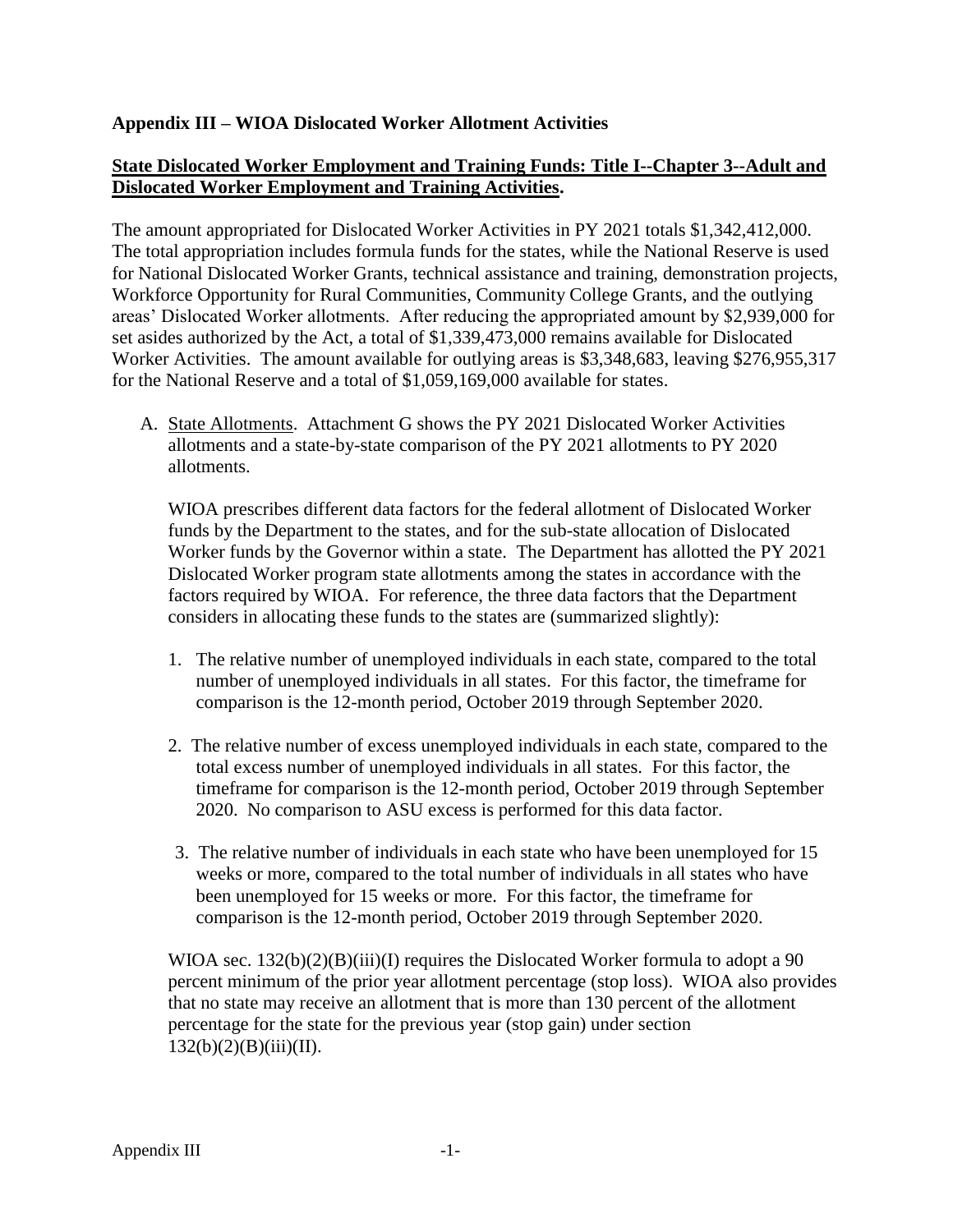- B. PY 2021 Funding WIOA Agreement/NOAs. For PY 2021, Congress appropriated funds for this program in two portions for both formula funds and National Reserve funds. For state formula funds, \$201,553,000 is available for obligation on July 1, 2021 (PY 2021), and \$860,000,000 is available for obligation on October 1, 2021 (FY 2022). For the National Reserve, which includes funds for the outlying areas, \$80,859,000 is available for obligation on July 1, 2021 (PY 2021), and \$200,000,000 is available for obligation on October 1, 2021 (FY 2022). After reductions associated with evaluations and program integrity, the amount available for state formula funds on July 1, 2021 is \$201,553,000 and on October 1, 2021 is \$857,616,000. For the National Reserve, the amount available on July 1, 2021 is \$80,859,000 and on October 1, 2021 is \$199,445,000. Allotments to states and outlying areas are prorated based on the two amounts for formula funds and National Reserve, respectively. ETA will issue allotments in two NOAs: one for July 1, 2021, under the PY 2021 WIOA grant agreement, and the other for October 1, 2021, also under the PY 2021 WIOA grant agreement (see Attachment H).
- C. Sub-State Allocations. States will distribute Dislocated Worker Activities funds for PY 2021 among local workforce areas (subject to the Governor's reservation of up to 25 percent for statewide Rapid Response activities under WIOA sec. 133(a)(2) and the 15 percent limitation for statewide employment and training activities), in accordance with the provisions in WIOA section 133 and the approved State Plan. States must calculate up to 15 percent for statewide activities on the total allotment for PY 2021.

In allocating WIOA Dislocated Worker funds to local areas for PY 2021, states must ensure the state policy articulated in the approved State Plan remains consistent with this guidance. See **Attachment C** for a description of sub-state allocation formulas. Governors continue to prescribe the Dislocated Worker formula for sub-state allocations.

Under WIOA, the data factors that must be included are:

- insured unemployment data,
- unemployment concentrations,
- plant closing and mass layoff data,
- declining industries data,
- farmer-rancher economic hardship data, and
- long-term unemployment data.

A state may assign zero weight to a factor only where the state is able to demonstrate it does not have an appropriate data source to accurately reflect state needs for a given data factor. For example, the Bureau of Labor Statistics no longer produces the plant closing and mass layoff data, one of the six data factors WIOA requires. ETA recognizes that an accurate source of such data is no longer available at the national level. Some states have sub-state administrative data available and others do not. In order to assign a weight of zero to a data factor, such as the plant closing and mass layoff data factor, the state must include the following information in their State Plan:

An inventory of available national or state-level data sources germane to the data